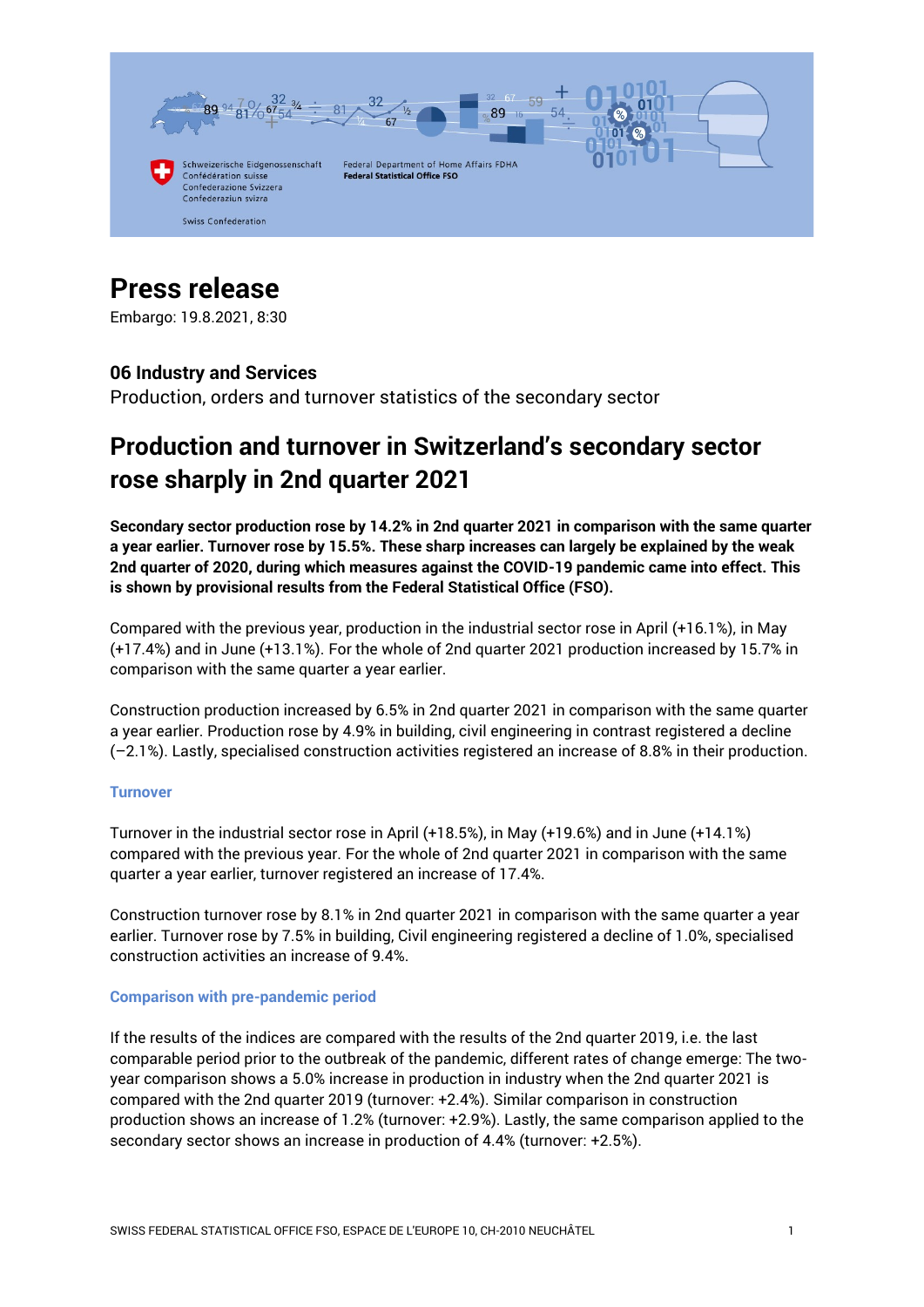## **Methodological notice**

The *Industry Production, Orders and Turnover Statistics (INDPAU)* is a quarterly survey. The random sample comprises some 4500 companies.

The Swiss Federal Office for Energy (SFOE), the Swiss organization responsible for the compulsory stockpiling of oil products (CARBURA) and the Swiss Association of Gas Industry (VSG) serve as secondary sources for the statistical survey. This collaboration avoids certain economic activities having to be surveyed twice.

Among the variables surveyed are the monthly turnover figures and the quarterly orders received and on hand. The three variables are broken down by economic activity. A distinction is made by provenance (domestic/foreign) for the turnover and orders received variables. The economic activities' production is calculated by deflating turnover by production prices.

The *Construction Production, Orders and Turnover Statistics (BAPAU)* represent the economic development of the construction industry. The random sample is composed of roughly 3800 companies.

The Swiss Contractors' Association (SBV) conducts its own statistical survey among its members (approximately 1800 enterprises), data from which is used by the Federal Statistical Office (FSO) for the Construction Industry Production, Orders and Turnover Statistics. This coordinated approach makes it possible to avoid double surveys and eases the burden on enterprises.

Among the variables surveyed are the quarterly turnover figures, orders received and on hand. The three variables are broken down by economic activity. The economic activities' production is calculated by deflating turnover by production prices.

Both statistics are based on the General Classification of Economic Activities (NOGA) from the year 2008, which meets international standards and classifies businesses into different economic activities based on their economic activities.

In order to exclude seasonal fluctuations from the time series, data is seasonally adjusted. This is done using the X-12-ARIMA method which recalculates the entire time series every quarter. All time series will be adjusted for the number of working days (not every quarter has the same number of working days).

The results of the secondary sector (INDPAU and BAPAU) are available at: [www.statistics.admin.ch](https://www.bfs.admin.ch/bfs/en/home/statistics/industry-services/production-orders-turnover/secondary-sector.html)  [> Look for statistics > Industry and services > Production, Orders, Turnover > Secondary sector](https://www.bfs.admin.ch/bfs/en/home/statistics/industry-services/production-orders-turnover/secondary-sector.html)